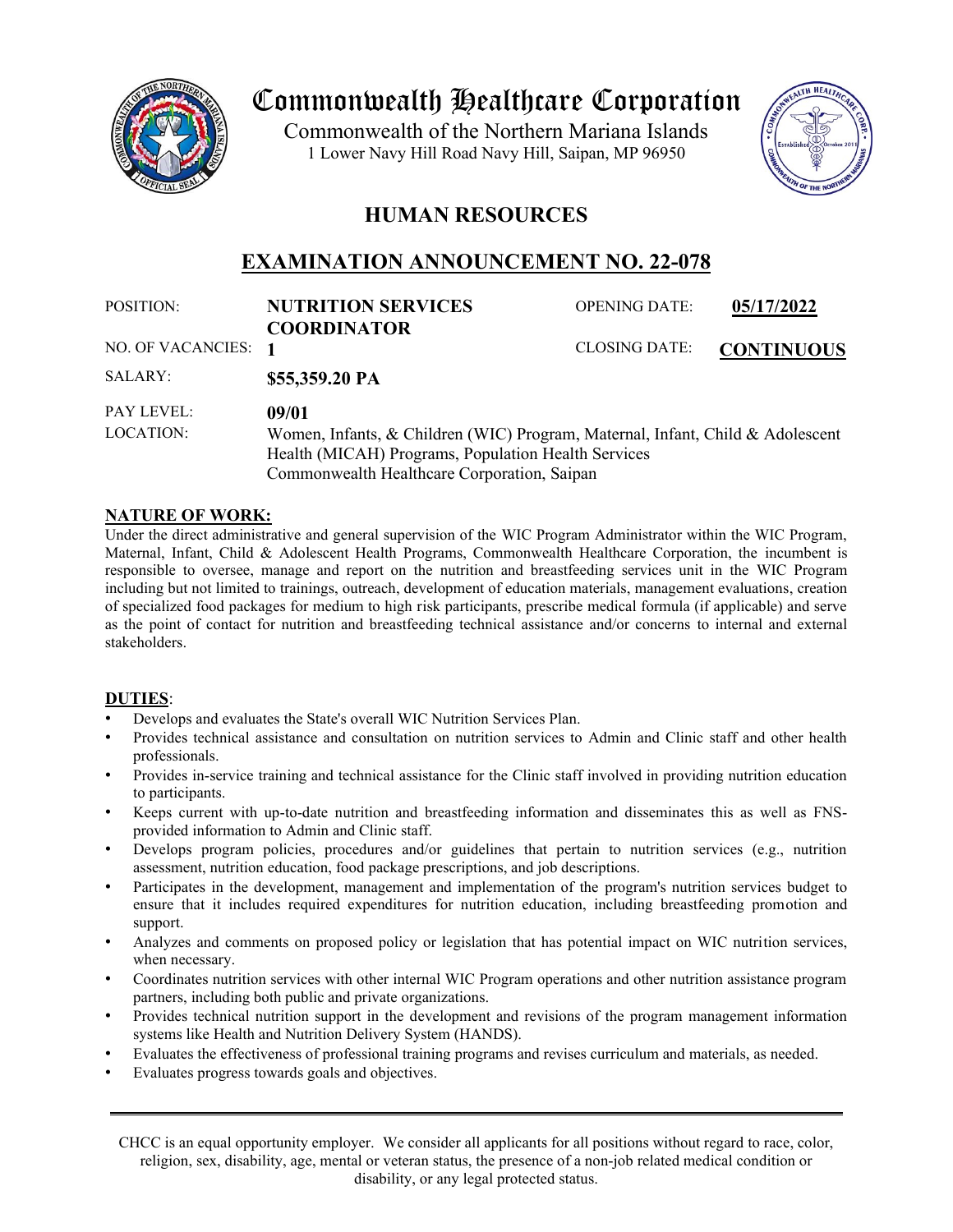- Identifies or develops appropriate nutrition education resources and materials.
- Has successfully completed a training program approved by the State agency on the provision of WIC nutrition services to high-risk participants.
- Refers high-risk participants to other health-related and social services, as necessary.
- Prescribes food packages to low risk and some high-risk participants, as appropriate.
- Approves medical documentations for supplemental foods, as appropriate.
- Develops individual care plans for high-risk participants.
- Coordinates nutrition education, including breastfeeding promotion and support that is responsive to the identified need/interest of each high-risk participant.
- Documents referrals and conducts appropriate follow-up for referred high-risk participants.
- Tracks high-risk participants' progress in improving their health and document for outcomes.

#### *Supervision*

- Review, update and disseminate policies and procedures related to the Clinic.
- Assists in recruiting prospective personnel for the Clinic. Interviews applicants applying for employment with the WIC Clinic.
- Supervises Clinic employees and performs annual written performance evaluations for these employees. This includes individual professional development goals, disciplinary actions and corrective action plans.
- Monitors staff time and attendance.
- Ensures that staff receives necessary information regarding organizational updates, policies and other relevant information or training pertaining to roles and responsibilities.
- Reports on Clinic operations and activities.

## *Referrals / Outreach*

- Coordinates the planning, revision and implementation of the WIC Outreach Plan.
- Refer community members to needed health services.
- Attends community meetings or health fairs to understand community issues or build relationships with community members.
- Assist families to apply for social services, including Medicaid or Women, Infants, and Children (WIC).
- Performs WIC related travel, which includes, but not limited to Tinian and Rota.
- Perform other related duties as assigned.

# **QUALIFICATION REQUIREMENTS**:

**EDUCATION:** Bachelor's degree from an accredited college or university, with a major in Nutrition or Dietetics.

**EXPERIENCE:** Must have successfully completed a dietetic one (1) year internship or equivalent combination of education and experience accredited by the American Dietetic Association.

**LICENSURE:** Must have current and active registry with the Academy of Nutrition and Dietetics.

# **KNOWLEDGE, SKILL, & ABILITY:**

- **Community action experience.**
- Participant advocacy experience.
- **Education background and experience in the development of educational and training resource materials**
- English Language Knowledge of the structure and content of the English language including the meaning and spelling of words, rules of composition, and grammar.
- **Counseling skills.**
- Therapy and Counseling Knowledge of principles, methods, and procedures for diagnosis and treatment.
- Customer and Personal Service Knowledge of principles and processes for providing customer and personal services. This includes customer needs assessment, meeting quality standards for services, and evaluation of customer satisfaction.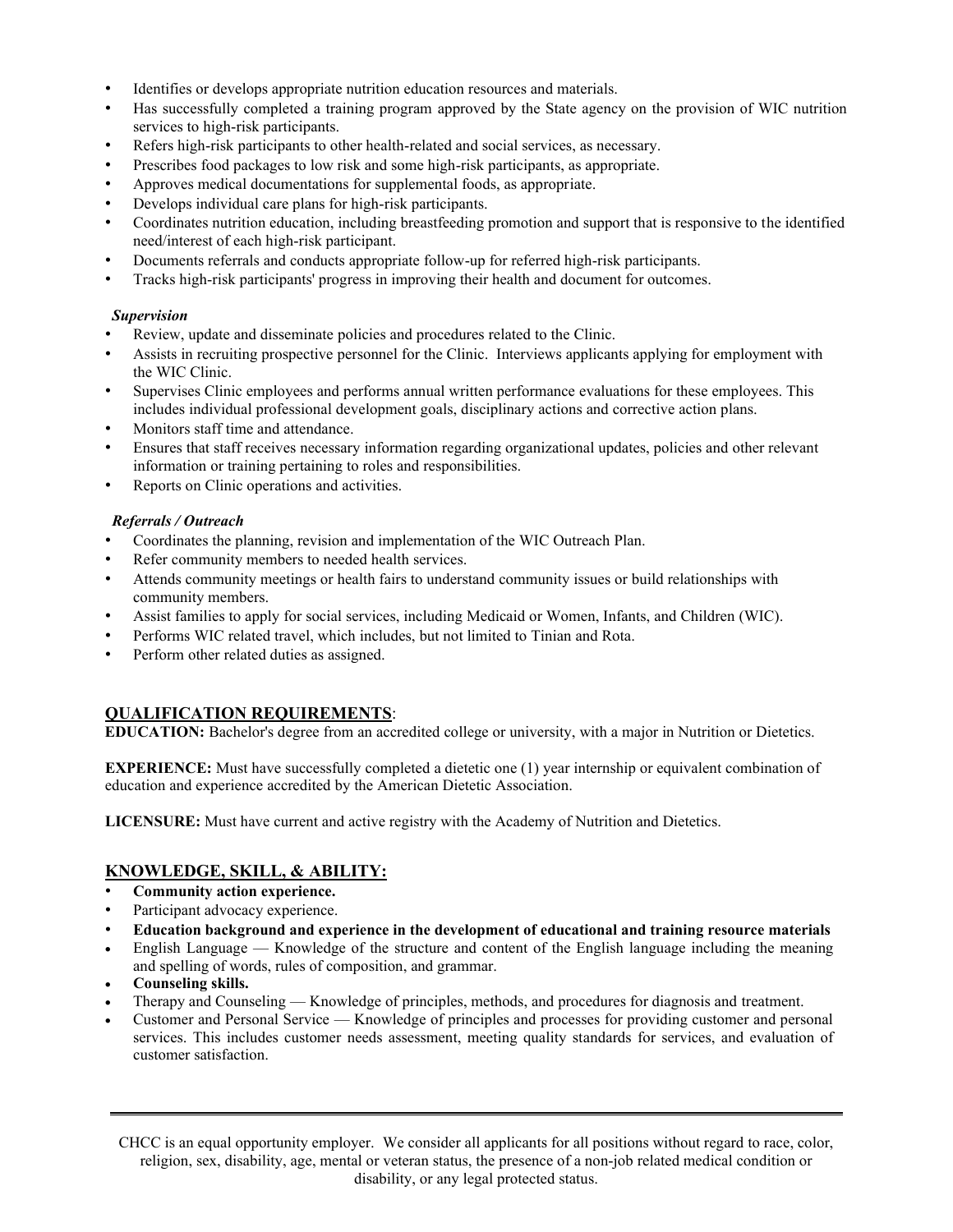- Education and Training Knowledge of principles and methods for curriculum and training design, teaching and instruction for individuals and groups, and the measurement of training effects.
- Active Listening- Giving full attention to what other people are saying, taking time to understand the points being made, asking questions as appropriate, and not interrupting at inappropriate times.
- Social Perceptiveness Being aware of others' reactions and understanding why they react as they do.
- **Program development skills.**
- Critical thinking-Using logic and reasoning to identify strengths and weaknesses of alternative solutions, conclusions, or approaches to problems.
- Judgment & decision making-Considering the relative costs and benefits of potential actions to choose the most appropriate one.
- Speaking-Talking to others to convey information effectively.
- Monitoring-Monitoring/Assessing performance of yourself, other individuals, or organizations to make improvements or take corrective action.
- Service orientation-Actively looking for ways to help people.
- Active Learning-Understanding the implications of new information for both current and future problemsolving and decision-making.
- Deductive Reasoning The ability to apply general rules to specific problems to produce answers that make sense.
- Inductive Reasoning The ability to combine pieces of information to form general rules or conclusions (includes finding a relationship among seemingly unrelated events).
- Oral Comprehension The ability to listen to and understand information and ideas presented through spoken words and sentences.
- Oral Expression The ability to communicate information and ideas in speaking so others will understand.
- Problem Sensitivity The ability to tell when something is wrong or is likely to go wrong. It does not involve solving the problem, only recognizing that there is a problem.
- Written comprehension-The ability to read and understand information and ideas presented in writing.
- Written expression-The ability to communicate information and ideas in writing so others will understand.

## **CONDITIONAL REQUIREMENTS:**

Employment is contingent upon successful clearing of pre-employment health screening (Covid-19 vaccine required) and drug screening in accordance with CHCC policy.

#### **OTHERS:**

This position is a Full-Time employment status and requires at least 40 hours per week. This position is **"EXEMPT"**, or is not eligible to receive overtime compensation pursuant to the Fair Labor Standards Act (FLSA) of 1938 Federal Law. Regular operating hours of the Commonwealth Healthcare Corporation will be Monday to Friday from 7:30am to 4:30pm. This work schedule however is subject to change with or without notice based on the Employer's business requirement and/or by the demands of the employee's job. This position is paid on a bi-weekly basis (2-week period). CHCC adheres to all applicable deductions such as C.N.M.I. Tax, Federal Tax, Medicare and Social Security; subject to funding availability through federal funds awarded to the *CNMI Women, Infant, and Children Program* not to exceed 09/30/2022.

#### *Note(s):*

- *Three-fourths 20 CFR 655, Subpart E: "Workers will be offered employment for a total number of work hours equal to at least three fourths of the workdays of the total period that begins with the first workday after the arrival of the worker at the place of employment or the advertised contractual first date of need, whichever is later, and ends on the expiration date specified in the work contract or in its extensions, if any."*
- *Employer-Provided Items 655.423(k): Requires Employer provide to the worker, without charge or deposit charge, all tools, supplies and equipment required to perform the duties assigned.*

#### **INTERESTED PERSONS SHOULD SEND THEIR CURRENT APPLICATION FORMS TO:**

Office of Human Resources Commonwealth Healthcare Corporation